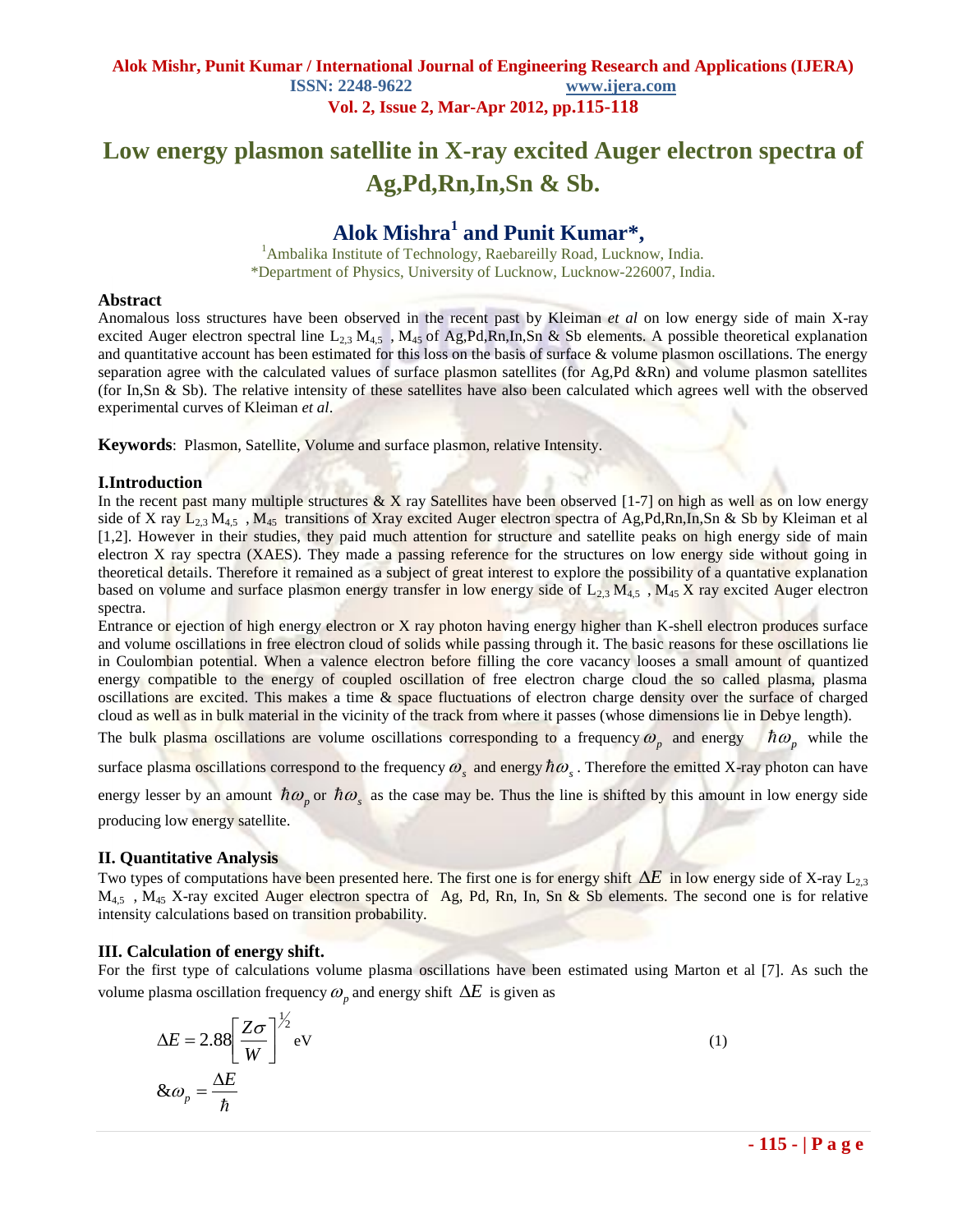## **Alok Mishr, Punit Kumar / International Journal of Engineering Research and Applications (IJERA) ISSN: 2248-9622 www.ijera.com**

## **Vol. 2, Issue 2, Mar-Apr 2012, pp.115-118**

Where Z is effective number of bulk electrons taking part in volume plasma oscillations,  $\sigma$  the specific gravity & W the molecular weight. Z depends over the Debye length. For the surface oscillations of plasma we follow Ritchie [8]. The energy shift and frequency of surface oscillation is given [8] as

$$
\Delta E = \hbar \omega_s
$$
  
=  $\frac{\hbar \omega_p}{\sqrt{2}}$   
 $\omega_s = \frac{\omega_p}{\sqrt{2}}$  (2)

&

 $(5)$ 

The calculations indicate that eq. (1) is in agreement for In,Sn & Sb while eq(2) is in close agreement for Ag,Pd ,Rn elements. Eq(1) & (2) are valid for free electrons but to the first approximation they have also been used for semiconductors and insulators too [9,10].

#### **IV. Calculation of relative Intensity**

In order to confirm that these satellite lines are arising due to plasmons, the relative intensity to these lines has also been estimated. As such the transition probability [11]  $P(\omega)$  per unit time and per unit energy is given as

$$
P(\omega) = |f|^2 \sum_{n} e^{-\alpha} \frac{\alpha^n}{n!} \delta(W - tn - \alpha \omega_p + n \omega_p)
$$
  
where  $\alpha = e^{2} q_{\text{max}}/r_{\text{max}} = .16\gamma$ , (3)

where  $\alpha = e^{2} \frac{q_{\text{max}}}{\pi \hbar \omega_p} = .16 \gamma_s$  $\alpha = e^2 \frac{q_{\text{max}}}{\pi \hbar \omega_p} = .16 \gamma_s$ 

with  $\gamma_s = \left(\frac{47.11}{h\omega_p}\right)^{2/3}$  $(47.11)^{\frac{2}{3}}$  $=\left(\frac{47.11}{\hbar\omega_p}\right)$ 

where  $\alpha$  is coupling factor and  $\gamma_s$  a dimensionless parameter [12] and f is the matrix element.

The weight factor  $e^{-\alpha} \frac{d\alpha}{n!}$ *n e n*  $-\alpha$   $\alpha$  appearing in eq (3) represents the strength of the n<sup>th</sup> satellite (n=0 yields the main

peak). The intensity also depends upon mode of excitation. In case if it is intrinsic mode of excitation when electron are not conserved the relative intensity of first peak is given by [9]

$$
(\Delta E_{cal}) i = \left[\frac{I_1}{I_2}\right] = \alpha = .16\gamma_s
$$
  
= .16  $\left[\frac{47.11}{\hbar \omega_p}\right]^{2/3}$   
= .16  $\left(47.11\right)_{\hbar \omega_s}^{2/3}$  (7)

Here  $Eq(7)$  is for surface plasmons.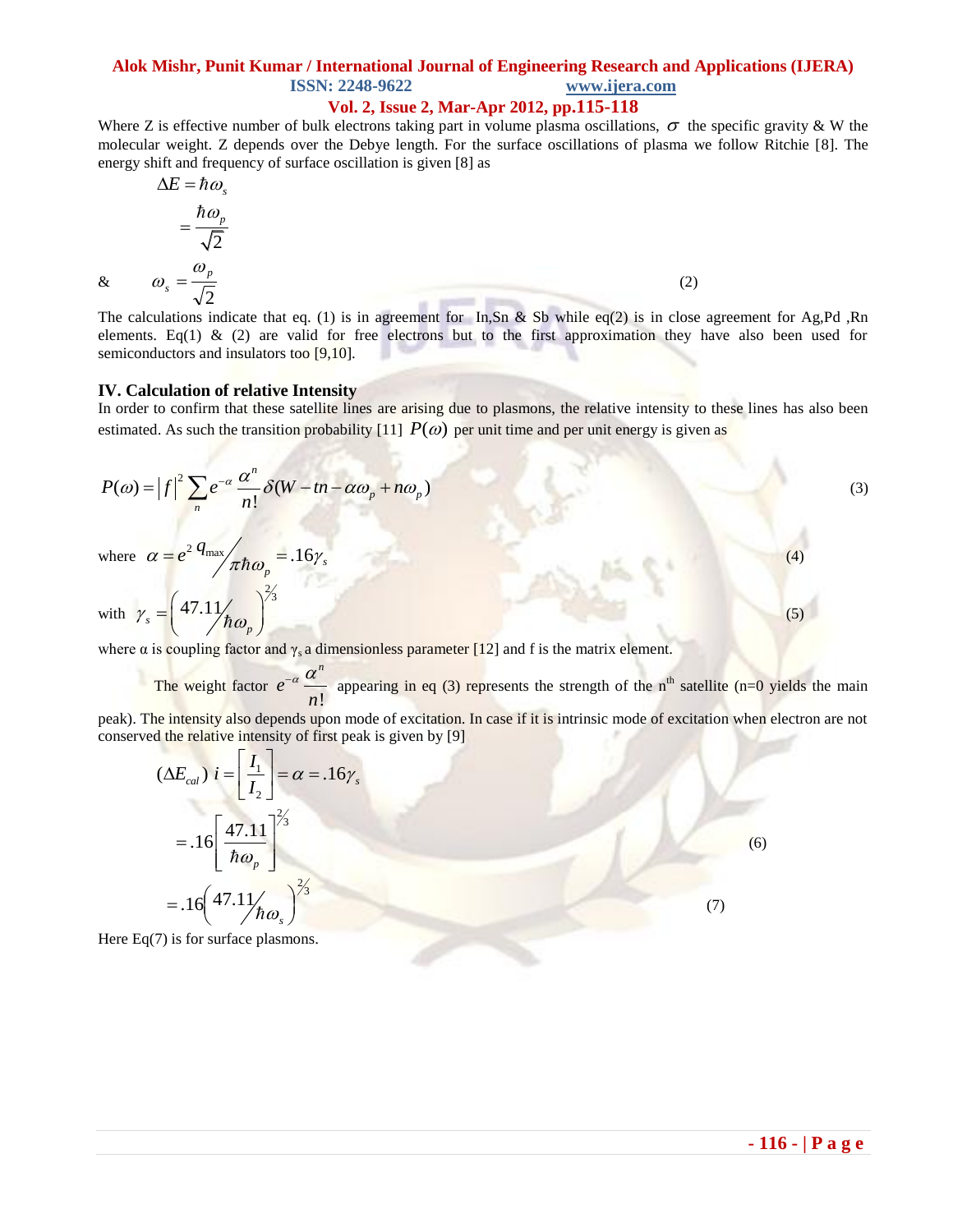## **Alok Mishr, Punit Kumar / International Journal of Engineering Research and Applications (IJERA) ISSN: 2248-9622 Vol. 2, Issue 2, Mar-Apr 2012, pp.115-118**

Table 1

| Elements | Effective<br>Z | $\Delta E_p = \hbar \omega_p$ | $\Delta E_{cal} = \frac{\hbar \omega_p}{\sqrt{2}}$<br>= $\Delta E_p / \sqrt{2}$ | $\Delta E_{\rm obs}$ | $I_{cal} = \left(\frac{I_1}{I_0}\right)$<br>=.16 $\gamma_s$ | $I_{obs}$ |
|----------|----------------|-------------------------------|---------------------------------------------------------------------------------|----------------------|-------------------------------------------------------------|-----------|
| Ag       | 1              | 8.99eV                        | 6.35eV                                                                          | 6.81eV               | 0.60                                                        | 0.55      |
| Pd       | 3              | 16.76eV                       | 11.85eV                                                                         | 11.36eV              | 0.40                                                        | 0.46      |
| Rh       | 1              | 10.00eV                       | 7.07eV                                                                          | 6.81eV               | 0.56                                                        | 0.51.     |

Table 2

| <b>Elements</b> | EffectiveZ     | $\Delta E_p$ (cal)<br>$= 28.8$<br>$\sqrt{Z\sigma/W}$ | $\Delta E(obj)$ | $I_{cal} = I_1/I_0$ | $I_{obs}$ |
|-----------------|----------------|------------------------------------------------------|-----------------|---------------------|-----------|
|                 |                |                                                      |                 |                     |           |
| In              | $\overline{2}$ | 10.28eV                                              | 10.64eV         | .44                 | .39       |
| Sn              | $\overline{c}$ | 10.11 eV                                             | 11.06 eV        | .45                 | .41       |
| Sb              | $\overline{2}$ | 11.69 eV                                             | 11.06 eV        | .40                 | .44       |